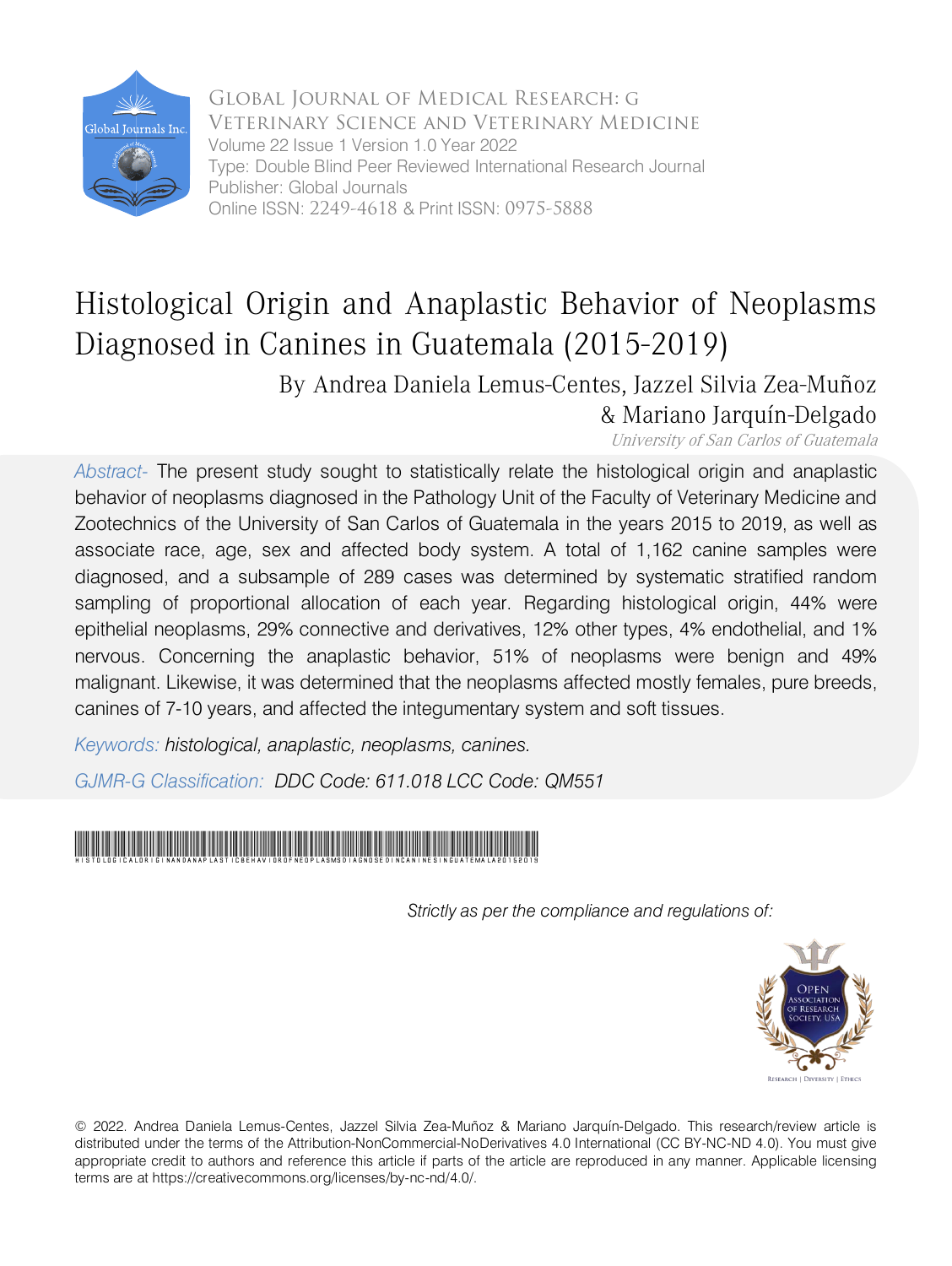# Histological Origin and Anaplastic Behavior of Neoplasms Diagnosed in Canines in Guatemala (2015-2019)

Andrea Daniela Lemus-Centes <sup>α</sup>, Jazzel Silvia Zea-Muñoz <sup>σ</sup> & Mariano Jarquín-Delgado <sup>ρ</sup>

Abstract- The present study sought to statistically relate the index  $(V = 0.525)$ , it is concluded that there is a moderate level histological origin and anaplastic behavior of neoplasms diagnosed in the Pathology Unit of the Faculty of Veterinary Medicine and Zootechnics of the University of San Carlos of Guatemala in the years 2015 to 2019, as well as associate race, age, sex and affected body system. A total of 1,162 canine samples were diagnosed, and a subsample of 289 cases was determined by systematic stratified random sampling of proportional allocation of each year. Regarding histological origin, 44% were epithelial neoplasms, 29% connective and derivatives, 12% other types, 4% endothelial, and 1% nervous. Concerning the anaplastic behavior, 51% of neoplasms were benign and 49% malignant. Likewise, it was determined that the neoplasms affected mostly females, pure breeds, canines of 7-10 years, and affected the integumentary system and soft tissues. According to the value of the Cramér of association between the histological origin of a neoplasm and anaplastic behavior, with which it is inferred that the different histological origins have greater or lesser probability of developing certain tumor behavior.

*Keywords: histological, anaplastic, neoplasms, canines.*

#### I. Introduction

n recent decades, special interest in oncology has been observed in veterinary medicine. The In recent decades, special interest in oncology has<br>been observed in veterinary medicine. The<br>presentation of neoplasms in wild animals is not common, due to the shorter life expectancy, which is why knowledge of oncology in non-domestic animals is scarce. Regarding domestic animals, the dog is of particular interest, since this species is more frequently affected by tumors, due to the fact that neoplasms are among the most common causes of death in dogs  $5.9$ .

 the biological differences associated with neoplasms Previous studies point out the importance of comparative medical research in this species that share the environment intimately with humans, since it often presents similar risk factors for the development of spontaneous neoplasms that have similar biological behavior and equivalent histological characteristics to the neoplasms seen in the human being. In many aspects, neoplasms in canines can be compared with in humans, in addition to their close relationship with them concerning housing, environment and diet $1,3,18,20$ .

On the other hand, authors indicate that the presence of tumors in canines can be explained by improvements in their health care, better nutrition, immunizations, parasite control, use of antibiotics, etc., which make companion animals live longer, and therefore they are exposed to carcinogens for a longer time and exceed an age in which the cells reach the stage of tumor promotion and progression. For this reason, neoplasms are diagnosed with great efficiency and treated more frequently compared to previous vears<sup>9,18</sup>.

There is abundant clinical information on diagnosis and therapies for the distinct types of neoplasms, and some studies on risk factors. In an ideal situation, all neoplasms occurring in each population should be microscopically confirmed, either by histopathology or cytology, to identify and enumerate all individuals in the population at risk. Veterinary oncology is a young and growing specialty, and it does not have the resources for studies and treatments that human cancer has. In many cases, the patient is euthanized as soon as there is a presumptive diagnosis of cancer, although it is known that many patients with an early and correct diagnosis can be treated successfully. Likewise, there is limited information on the frequency, prevalence, and incidence of the distinct types of cancer in the canine population in many countries of the world, and Guatemala is no exception<sup>4,6,19</sup>.

Different authors assert that the general benefit of these epidemiological studies is not only aimed at better understanding the epidemiology of canine tumors, but also at detecting and understanding future environmental hazards in the development of these diseases when comparing the situation of dogs with humans. Most epidemiological studies of neoplasms in canines in recent years have used canine populations derived from reference university veterinary hospitals<sup>15,20,22</sup>.

In Guatemala, the last study conducted on neoplasms diagnosed through biopsies and necropsies was from 2012 to 2014. Despite the interest in the subject, no new epidemiological research has updated it, so the behavior of the disease has likely changed over the years due to the concern of the owners, and

*Author α: Faculty of Veterinary Medicine and Zootechnics of the University of San Carlos of Guatemala. e-mail: andrea.centes@gmail.com*

*Author σ: Pathology Unit, Faculty of Veterinary Medicine and Zootechnics of the University of San Carlos of Guatemala. Author ρ: Private advisor.*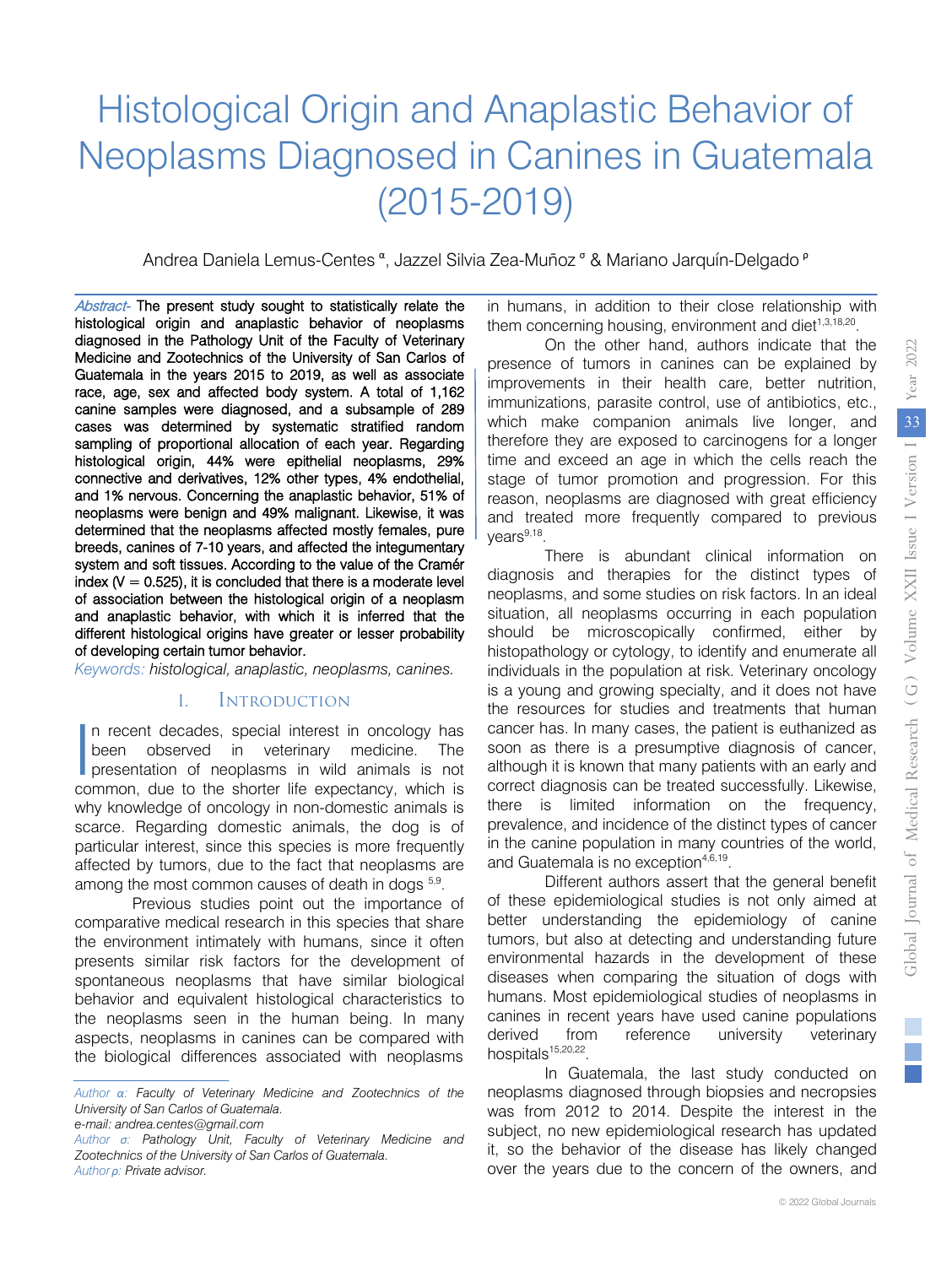because of detection methods and greater diagnostic efficiency in veterinary practice<sup>10</sup>. The present study seeks to contribute to the knowledge of canine neoplasms in the country, through the analysis of data from canine samples sent in the years 2015 to 2019 to the Pathology Unit at the Faculty of Veterinary Medicine and Zootechnics of the University of San Carlos of Guatemala, a reference center for veterinary histopathological diagnosis in the country; and its objective is to determine and statistically relate the histological origin and anaplastic behavior of diagnosed neoplasms, as well as to associate with the patient's race, age, sex and affected body system.

#### II. Resources and Techniques

A longitudinal study was conducted using canine biopsy and necropsy samples that turned out to be neoplasms sent to the veterinary histopathology and necropsy service provided by the Veterinary Pathology Unit at the Faculty of Veterinary Medicine and Zootechnics (FMVZ) of the University of San Carlos of Guatemala (USAC) in the period from 2015 to 2019. The diagnoses were made by experienced veterinary pathologists who performed a histopathological evaluation of samples stained with standard hematoxylin-eosin.

During that period, 1,162 patients were diagnosed with neoplasms. According to the total population, a probabilistic sample was calculated with the following equation when the size of the population is known:

$$
n = \frac{N}{1 + \frac{d^2(N-1)}{z^2 s^2}} n = \frac{1162}{1 + \frac{(0.05)^2 (1161)}{(1.96)^2 (0.25)}} n = 289
$$

 $n =$  size of the sample that you want to know

 $N =$  known population size

 $d =$  deviation or error that is willing to tolerate, expressed in proportion. In this case 5% or 0.05.

 $z =$  typical score corresponding to the confidence level: normally, z 95%, or 1.96, is used.

 $s^2$ = population variance in the variable to be measured. In this case we have that  $s^2 = pq = (0.50) (0.50) = 0.25$ 

The calculated size of the sample (289) was subjected to a stratified random sampling of proportional allocation. Subsequently, the subsample corresponding to each year was subjected to a systematic random sampling with which the specimens that made up each specific sample of each year were identified. The investigation focused on the neoplasm in each canine, and if multiple neoplasms were found in one animal, they were all addressed separately. However, biologically identical neoplasms located in the same animal at different anatomical sites were considered a single neoplasm.

For data collection purposes, a form or instrument was used for each canine, in which the data corresponding to the histological origin of the neoplasm (connective tissue and derivatives, endothelial, hematopoietic or lymphoreticular, epithelial, nervous, and others) and the anaplastic behavior were recorded (benign or malignant) according to the records of the pathology unit.

Additionally, general data on sex (female or male), race (pure or mongrel), age (<1 year, 1-6 years, 7-10 years, or  $>10$  years), as well as the patient's affected body system was recorded (integumentary system and soft tissues, gastrointestinal, respiratory, urogenital, hemolymphatic, endocrine, nervous, cardiovascular, mammary gland, musculoskeletal or multicentric). Given the symmetric relationship between the variables to be observed and measured, and the nominal or frequency data they provide, the type of research is correlational, with which Cramér's V coefficient was used to indicate the association index between said study variables or categorical fields.

This work was approved by the Postgraduate Bioethics Committee of the University of San Carlos of Guatemala on October 19, 2021 (Ref. EPVirtual. 190.2021).

#### III. Results

A total of 1,162 samples of neoplasms from canine biopsies and autopsies were diagnosed during the years 2015-2019 in the FMVZ-USAC Pathology Unit, of which a subsample of 289 cases of neoplasm was determined through a stratified random sampling systematic proportional allocation of each year.

Concerning the histological origin, 128 (44%) were epithelial-type neoplasms, 84 (29%) connective and derivatives, 35 (12%) other types of neoplasms, being mostly mixed type, 12 (4%) endothelial, and 2 (1%) of the nervous type (Table 1). About anaplastic behavior, 146 (51%) neoplasms were benign, and 43 (49%) were malignant (Table 2).

Females presented a higher frequency of neoplasms, with a distribution of 172 (60%) females, compared to 117 (40%) males. Regarding the histological origin, both in males and females, there was a higher frequency of epithelial-type neoplasms (44 and 45% respectively), followed by connective tissue and derivatives (27 and 30%), others (11 and 13%), hematopoietic or lymphoreticular (12 and 8%), endothelial (5 and 3%) and nervous tissue (1%). In relation to anaplastic behavior,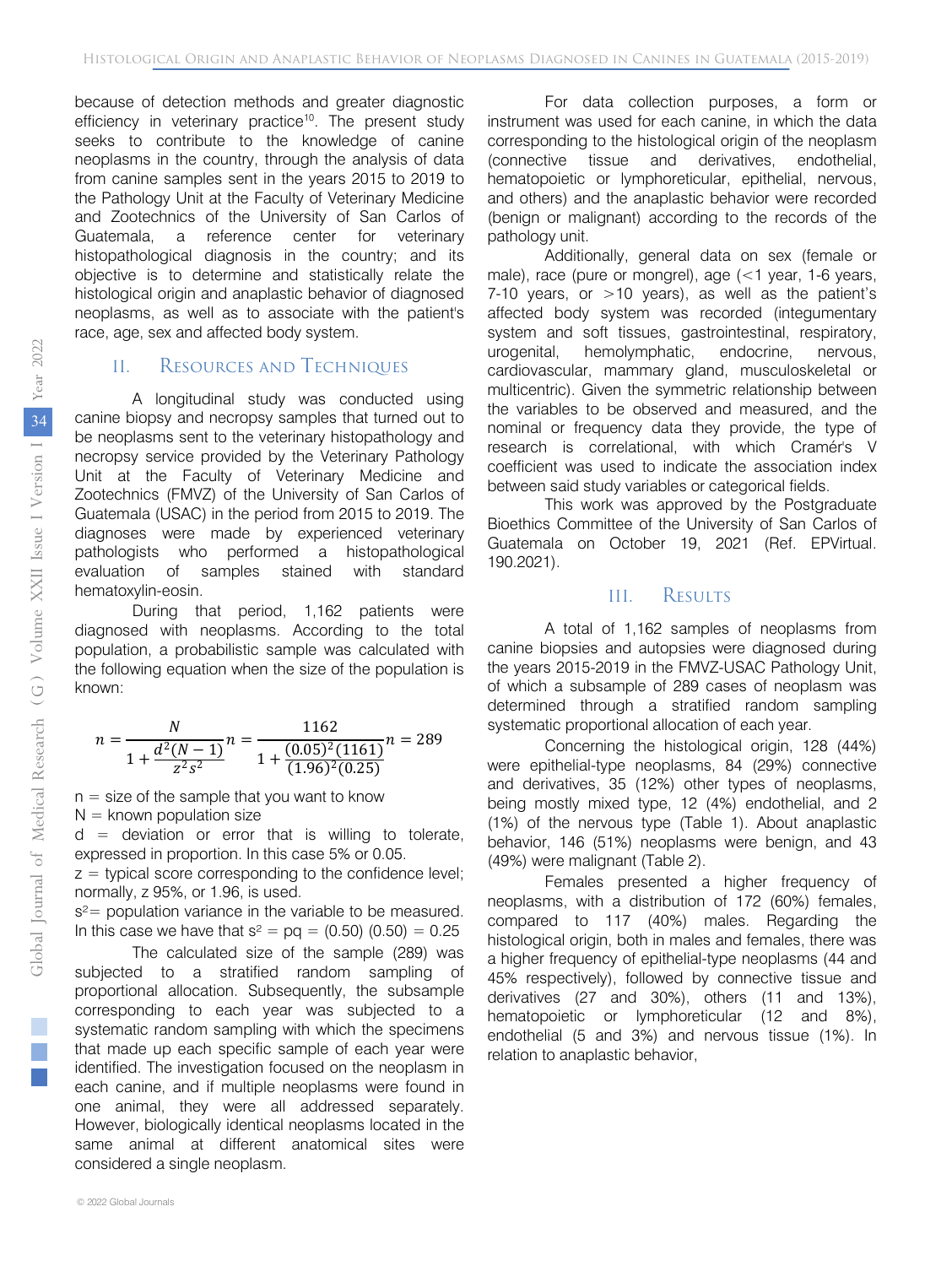| Histological origin              | $N^{\circ}$    | %   |
|----------------------------------|----------------|-----|
| Connective and derivatives       | 84             | 29  |
| Endothelial                      | 12             | 4   |
| Hematopoietic or lymphoreticular | 28             | 10  |
| Epithelial                       | 128            | 44  |
| <b>Nervous</b>                   | $\overline{c}$ | 1   |
| Others                           | 35             | 12  |
| Total                            | 289            | 100 |

| Table 1: Number of canines according to histological origin of neoplasms |  |  |  |
|--------------------------------------------------------------------------|--|--|--|
|                                                                          |  |  |  |

*Table 2:* Number of canines according to anaplastic behavior of neoplasms.

| Benign      |    | Malignant |    |     | Total |
|-------------|----|-----------|----|-----|-------|
| $N^{\circ}$ | %  | N°        | %  | N°  | %     |
| 146         | 51 | 143       | 49 | 289 | 100   |

53 (36%) male canines and 93 (64%) females presented benign neoplasms, while 62 (43%) males and 81 (57%) females presented malignant neoplasms.

Purebred canines presented a higher frequency of neoplasms, being 225 (78%) cases, compared to 64 (22%) of mongrel canines. Regarding histological origin, 105 (47%) purebred dogs presented epithelial-type neoplasms, 63 (28%) connective and derivative types, 27 (12%) other types of neoplasms, and 19 (8%) hematopoietic or lymphoreticular type. In contrast, 23 (36%) mongrel canines presented epithelial-type neoplasms, 21 (33%) connective and derivative types, 9 (14%) hematopoietic and lymphoreticular types, and 8 (12%) other types of neoplasms. Concerning anaplastic behavior, 110 (75%) purebred canines and 36 (25%) mongrel canines presented benign neoplasms, while 115 (80%) purebred canines and 28 (20%) mongrel canines had malignant neoplasms. Commonly found purebreds were Poodle (12.9%), Schnauzer (11.1%), Boxer (8.4%), English Cocker Spaniel (7.6%), Labrador Retriever (7.1%), Siberian Husky (5.8%), Golden Retriever (5.3 %), Dachshund (3.6%), Basset Hound (3.1%) and Chihuahua (3.1%).

Concerning the age, canines between 7-10 years old presented the highest frequency, with 132 (46%) canines, followed by 78 (27%) dogs between 1-6 years, 74 (26%) canines over ten years, and 5 (1%) under one year old. Regarding the histological origin of neoplasms, canines under one year presented a higher frequency of neoplasms of epithelial origin (60%), followed by the endothelial type (20%) and other types (20%). Canines between 1-6 years old showed a higher frequency of neoplasms of connective origin and derivatives (40%), followed by epithelial neoplasms (31%), hematopoietic or lymphoreticular (11%), and others (10%). Canines between 7-10 years old showed a more significant number of cases of epithelial origin (42%), followed by neoplasms of connective origin and derivatives (29%), hematopoietic or lymphoreticular (13%), and others (11%). Very similar were the canines over ten years, where there was a higher percentage of neoplasms of epithelial type (61%), connective and derivatives (20%), other types of histological origin (15%), and hematopoietic or lymphoreticular (3%). Concerning the anaplastic behavior, benign neoplasms were shown in 70 (48%) canines between 7-10 years old, 42 (29%) canines between 1-6 years old, 30 (20%) canines over ten years old, and in 4 (3%) canines less than one year old while malignant neoplasms were present in 62 (43%) canines between 7-10 years, followed by 44 (31%) canines older than ten years, 36 (25%) canines between 1-6 years, and 1 (1% ) canines less than one year old.

Regarding the affected body systems, there was a greater number of cases in the integumentary system and soft tissues (33%), followed by the mammary gland (18%), gastrointestinal system (13%), urogenital (12%), musculoskeletal (9 %), multicentric (7%), respiratory (3%), hemolymphatic (3%), cardiovascular (1%), and nervous (1%). (Figure 1).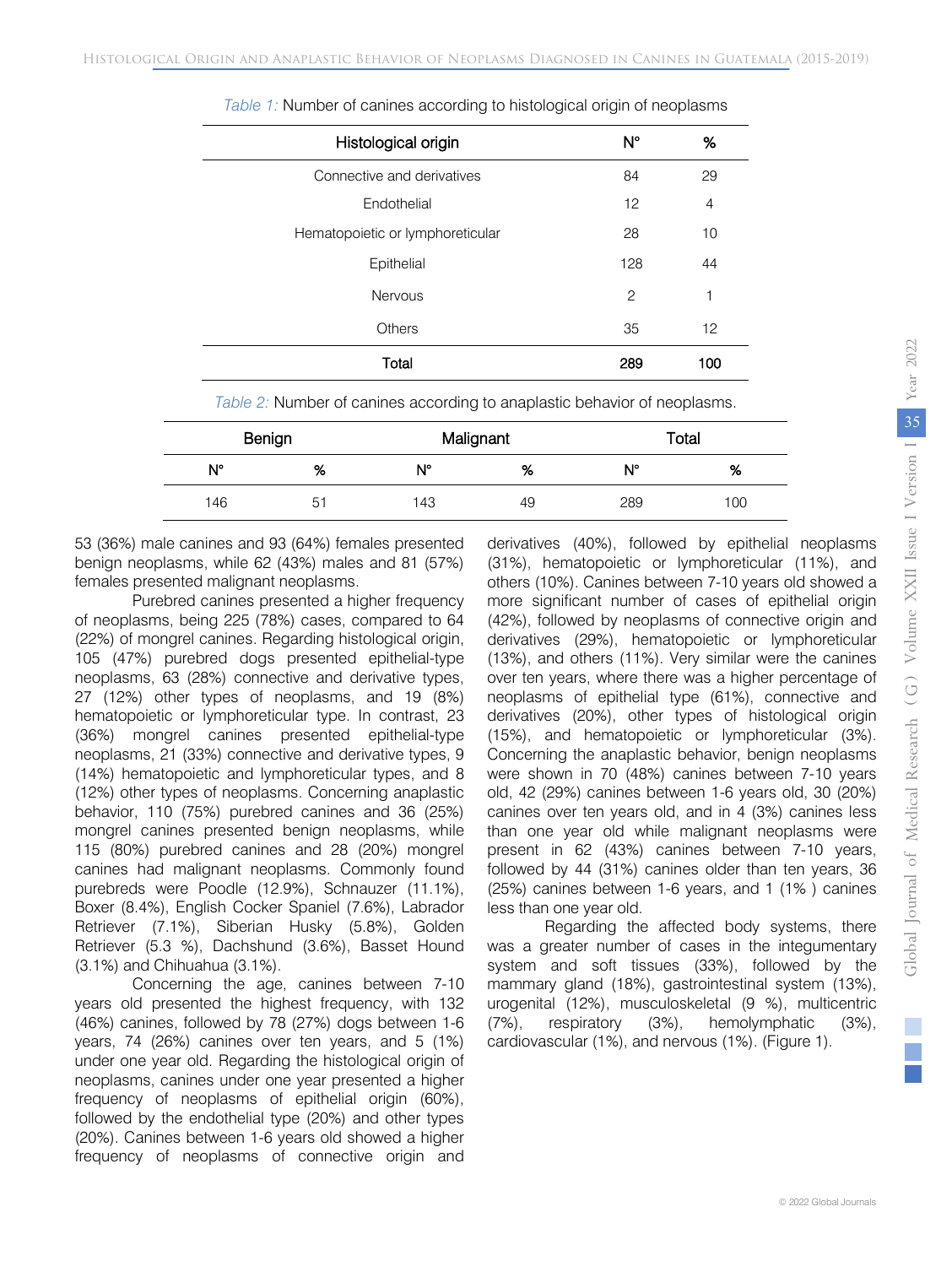

*Figure 1:* Distribution of canines according to the affected body system.

Concerning the anaplastic behavior according to the affected body systems, the benign neoplasms occurred in the integumentary system and soft tissues, mammary gland, urogenital, musculoskeletal, and gastrointestinal systems; while malignant neoplasms were shown in a higher percentage in the integumentary system and soft tissues, mammary gland, gastrointestinal system, multicentric and urogenital system.

Finally, Cramér's V coefficient was used to indicate the association index between the study variables, where the value was *V=0.525,* indicating a moderate level of association between the histological origin and the anaplastic behavior of the neoplasms in the observed canine sample (Table 3).

| Table 3: Number of canines according to the histological origin and anaplastic behavior of neoplasms |  |  |
|------------------------------------------------------------------------------------------------------|--|--|
|                                                                                                      |  |  |
|                                                                                                      |  |  |
|                                                                                                      |  |  |
|                                                                                                      |  |  |

| Histological origin              | Benign         |     |                | Malignant |     | Total          |
|----------------------------------|----------------|-----|----------------|-----------|-----|----------------|
|                                  | N°             | %   | $N^{\circ}$    | %         | N°  | %              |
| Connective and derivatives       | 68             | 47  | 16             | 11        | 84  | 29             |
| Endothelial                      | 10             | 7   | $\overline{c}$ | 1         | 12  | $\overline{4}$ |
| Hematopoyetic or lymphoreticular | $\overline{c}$ | 1   | 26             | 18        | 28  | 10             |
| Epithelial                       | 41             | 28  | 87             | 61        | 128 | 44             |
| <b>Nervous</b>                   | $\overline{c}$ | 1   | $\Omega$       | $\Omega$  | 2   | 1              |
| Others                           | 23             | 16  | 12             | 9         | 35  | 12             |
| Total                            | 146            | 100 | 143            | 100       | 289 | 100            |

#### IV. Discussion

The characterization of a population at risk is essential to understand the epidemiology of a disease. In recent decades there has been a growing interest in comparative oncology, due to the progressive understanding of environmental biological monitoring. In domestic animals such as dogs, there is a high manifestation of tumors, probably because they are allowed to reach old age, as well as their close relationship with humans regarding the environment and food. The analysis of neoplasms in a population based on their histological origin and anaplastic behavior, in addition to their association with characteristics of the patient's data, can contribute to accurate diagnoses, and early and more appropriate treatments in daily practice9,17,19.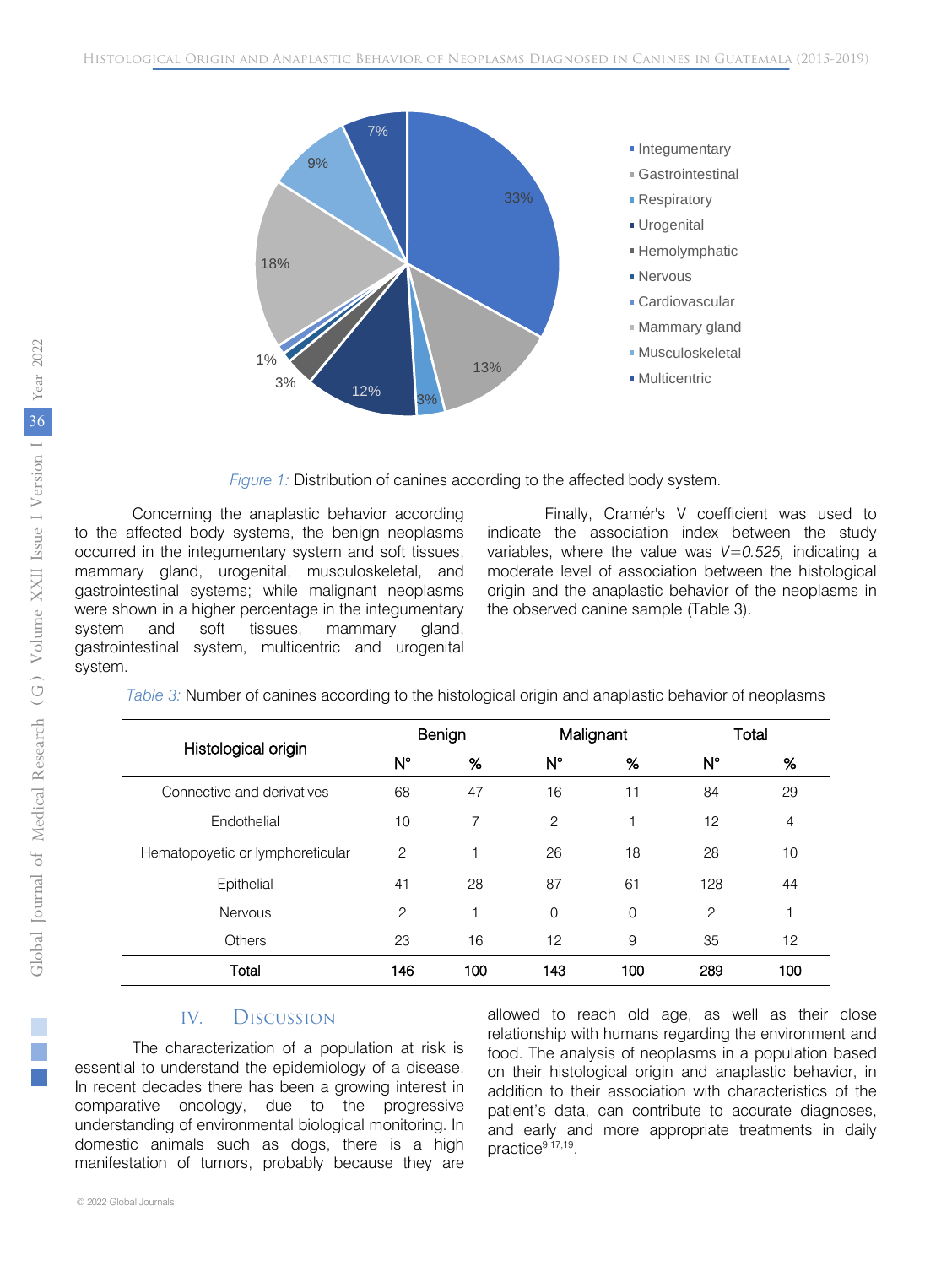The results of this study reveal interesting aspects of the current epidemiology of neoplasms in canines in Guatemala. Compared to studies previously conducted from 2012 to 2014, where 183 biopsies and 113 autopsies with neoplasm cases were analyzed, the number of cases increased considerably in the years examined in this study, with a total of 1,162 cases as a whole $10$ .

According to the histological origin, the most common type of tumor was epithelial, followed by connective and derivatives, similar to what was found by Aco (2020) in Peru and Cevallos (2013) in Ecuador; and different from De la Cruz et al. (2017) in Mexico, Mayorga and Ruiz (2016) in Colombia, and Tordova (2016) in Bulgaria, who found a higher frequency of mesenchymal neoplasms (51.5-55%), followed by those of epithelial origin (41.3-45%). Epithelial tumors are usually the most common type in companion animals, primarily affecting the integument and soft tissues, followed by mammary neoplasms. Various authors with equivalent results regarding the affected body system consider that it is because the skin is the tissue most exposed to a wide variety of physical and chemical aggressions, and to various environmental factors that can trigger the development of neoplasms. Likewise, they are easier to recognize through clinical examination as it is the most visible organ, easily explored and accessible to obtain samples, unlike those that affect internal organs that require specific imaging studies, such as X-rays, ultrasound, computed tomography (CT) and magnetic resonance imaging (MRI)<sup>8,14,16,22</sup>. In second place are mammary gland tumors, which are influenced by sex, being less prevalent in males, and their development in females is due to hormonal factors and increases the probability of suffering from it if they are sterilized, starting from 0.05% if spayed before the first heat, up to 26% if spayed after the second heat, and if spayed later in life, the risk of developing mammary tumors is the same as for an intact female $8,21$ . Other authors (Elgue et al, 2012; Tordova, 2006) differ with this, since they indicate that mammary tumors are the most frequent in canines, and skin neoplasms are in second place.

Regarding anaplastic behavior, there was a similar result for benign and malignant neoplasms, with benign neoplasms being slightly more frequent, mainly those of the connective type and derivatives, like Mayorga and Ruiz (2016) who demonstrated that benign neoplasms and of mesenchymal type were the most frequent. In most studies, benign neoplasms are usually twice as frequent as malignant ones. The close numerical proximity between benign and malignant neoplasms in this study could be due to the fact that benign neoplasms are generally slow-growing, do not represent a danger to the patient, are often missed or detected incidentally during clinical examination, and that owners are reluctant to allow surgical resection

and/or histopathological examination, causing the condition to migrate towards malignancy. A very different result was evidenced by Aco (2020) in Peru, and De la Cruz et al. (2017) in Mexico, where most malignant neoplasms were presented<sup>1,4,11,13</sup>.

Concerning sex, females presented a higher frequency of neoplasms than males, like results seen by many authors, who consider that gender may be a factor that influences the development of some neoplasms due to the presence of hormones that can stimulate the abnormal cell division and turn into tumors. For this reason, it is considered that hormonal overstimulation of some organs increases the probability of the appearance of neoplasms, as well as working together with other carcinogens that could induce a mutation and neoplastic transformation of tissues  $4,8,14,23$ .

Regarding the breed, it was shown that the pure breeds presented a higher frequency of neoplasms, of a malignant nature. Authors who agree with these results have determined that there is a racial predisposition toward the malignant growth of neoplasms, and the reason for this natural predisposition is unknown; it is believed that in specific individuals there is inactivation of tumor suppressor genes or activation of inherited oncogenes, or mutant versions of normal genes, which provide morphological characteristics of the breed together with its other genetic traits<sup>1,8,11,23</sup>. When comparing dog breeds, neoplasms were found more frequently in poodles, schnauzers and boxers, similar to the results found by Juarez (2017), with the difference that they showed a major presence of neoplasms in canines of the schnauzer breed and in second place the poodles. The results could be influenced by the fact that they are the most popular breeds in Guatemala. However, it is essential to consider that owners tend to exaggerate or idealize the breed of their pets, so the quality of the breed data that depends primarily on owner reports should be questioned<sup>19</sup>. Different results were found by Elgue et al (2012) in Uruguay, and De la Cruz et al. (2017) in Mexico, which determined that mongrel canines had a higher presentation of neoplasms than purebreds.

Concerning the age of presentation, it was more frequent in canines between 7-10 years, like Fajardo et al. (2013), Torres et al. (2015), and Aco (2020). This is as a consequence that the tissues have been exposed for extended periods to risk factors, as well as decreased cell repair as the animals age and a reduced immune response that leads to greater vulnerability to activity of carcinogens. The fact that malignant tumors mainly occurred in the older age groups (7-10 years and >10 years), suggests that age could be a significant risk factor, since exposure to endogenous and exogenous risk factors, together with a weakened immune system, can trigger the development of malignant tumors<sup>8,23</sup>.

According to the Cramér index value, it is concluded that there is a moderate level of association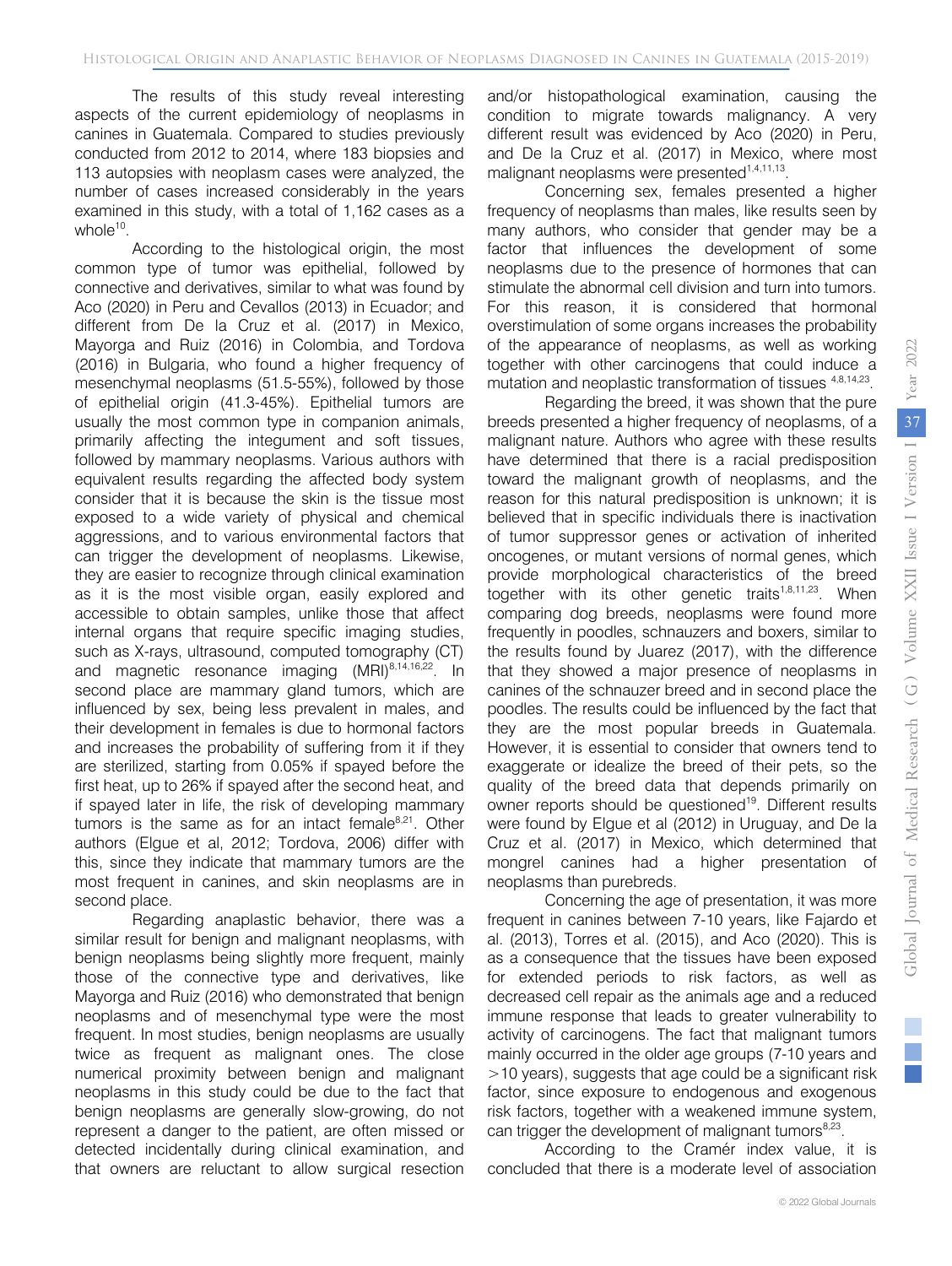between the histological origin of a neoplasm and anaplastic behavior. De la Cruz et al. (2017) in Mexico carried out a similar study where they evaluated the existence of a significant statistical association between the five most frequent tumors in the country, and the sex, race, and age of the patients in the development of neoplasms, to which they determined that there was no difference significant after evaluating the behavior of the neoplasm with race and sex, but with the age of the patients. Furthermore, Elgue et al. (2012) concluded through their study in Uruguay that sex, age, and race were factors associated with cancer. When analyzing this information, it is inferred that not only age is an important factor in the development of neoplasms and that senior age increases the risk of developing malignant neoplasms, as well as race and sex, but also the different histological origins of neoplasms are more or less likely to develop malignant tumor behavior, for example, according to the present study, neoplasms of epithelial and hematopoietic/ lymphoreticular origin are more likely to be malignant, while those of connective origin and derivatives are more likely to be benign<sup>4,7</sup>.

#### V. Conclusion

Studies of neoplasms from the records of a reference veterinary diagnostic center allow a deep understanding of the epidemiology of the disease and point out the differences that may occur from one country to another, which can support a better diagnosis and treatment in daily practice. This study focused on determining and statistically relating the histological origin and anaplastic behavior of neoplasms diagnosed between 2015 and 2019, as well as with the sex, race, age, and affected body system of the patient, revealing interesting aspects about the current epidemiology of neoplasms in canines in Guatemala. With the results obtained, it was found that epithelial-type neoplasms, and of a benign nature, were more frequently presented. In addition, an important level of association between the histological origin and the anaplastic behavior of these neoplasms was evidenced, which represents an important epidemiological factor. Likewise, it was determined that neoplasms in the country mainly affect females in terms of gender, purebred canines, the age group between 7 and 10 years old, and that the disease affects to a greater extent the integumentary system and soft tissues. From all this, it is concluded that it is essential to expand this type of research to understand the behavior of the disease in domestic animals in the country, and to make a continuous effort to evaluate the risk factors and compare them with the risk factors in humans.

#### **ACKNOWLEDGEMENTS**

The authors thank the Pathology Unit of the Faculty of Veterinary Medicine and Zootechnics of the

University of San Carlos of Guatemala for the assistance with accessing data from the medical records, and to José R. Monroy and Gabriela Vásquez for the assistance on the manuscript drafting.

No third-party funding or support was received in connection with this study, or the writing or publication of the manuscript. The authors declare that there were no conflicts of interests.

### References Références Referencia

- 1. Aco Alburqueque, P. R. (2020). Caracterización de las neoplasias caninas diagnosticadas por histopatología en el Laboratorio de Histología y Patología Veterinaria de la Universidad Peruana Cayetano Heredia: Periodo 2003-2015. Revista de Investigaciones Veterinarias del Perú, 31(2). http://dx.doi.org/10.15381/rivep.v31i2.16155
- 2. Cevallos Varas, V. M. (2013). Hallazgos Anatomo-Histopatológicos en tumores cutáneos extraídos en caninos de las clínicas Veterinarias de la Ciudad de Quito. [Tesis de pregrado, Universidad Central de. Ecuador]. Facultad de Medicina Veterinaria y Zootecnia, Universidad Central del Ecuador.
- 3. Cohen, D., Reif, J. S., Brodey, R. S., & Keiser, H. (1974). Epidemiological analysis of the most prevalent sites and types of canine neoplasia observed in a veterinary hospital. Cancer research, 34(11), 2859-2868.
- 4. De la Cruz Hernández, N. I., Monreal García, A. E., Carvajal de la Fuente, V., Barrón Vargas, C. A., Martínez Burnes, J., Zarate Terán, A., ... & Rangel Lucio, J. A. (2017). Frecuencia y caracterización de las principales neoplasias presentes en el perro doméstico en Tamaulipas (México). Revista de Medicina Veterinaria, 1(35), 53-71. https://doi.org/ 10.19052/mv.4389
- 5. Dobson, J. (2019). Significant advances in veterinary oncology - 60 years on. The Journal of small animal practice, 60(12), 711-712. https://doi. org/10.1111/jsap.13076
- 6. Dobson, J. M., Samuel, S., Milstein, H., Rogers, K., & Wood, J. L. N. (2002). Canine neoplasia in the UK: estimates of incidence rates from a population of insured dogs. Journal of small animal practice, 43(6), 240-246. https://doi.org/10.1111/j.1748-5827. 2002.tb00066.x
- 7. Elgue, V., Piaggio, J., Amaral, C., & Pessina, P. (2012). Factores asociados a la presentación del tipo de cáncer en caninos atendidos en el Hospital de la Facultad de Veterinaria de Uruguay. Veterinaria (Montevideo), 48(187), 25-30.
- 8. Fajardo, R., Alpízar, A., Pérez, L. S., Martínez, J. S., & Córdova, E. (2013). Prevalence of tumors in dogs from the municipality of Toluca, México, from 2002 to 2008. Archivos de Medicina Veterinaria, 45(3),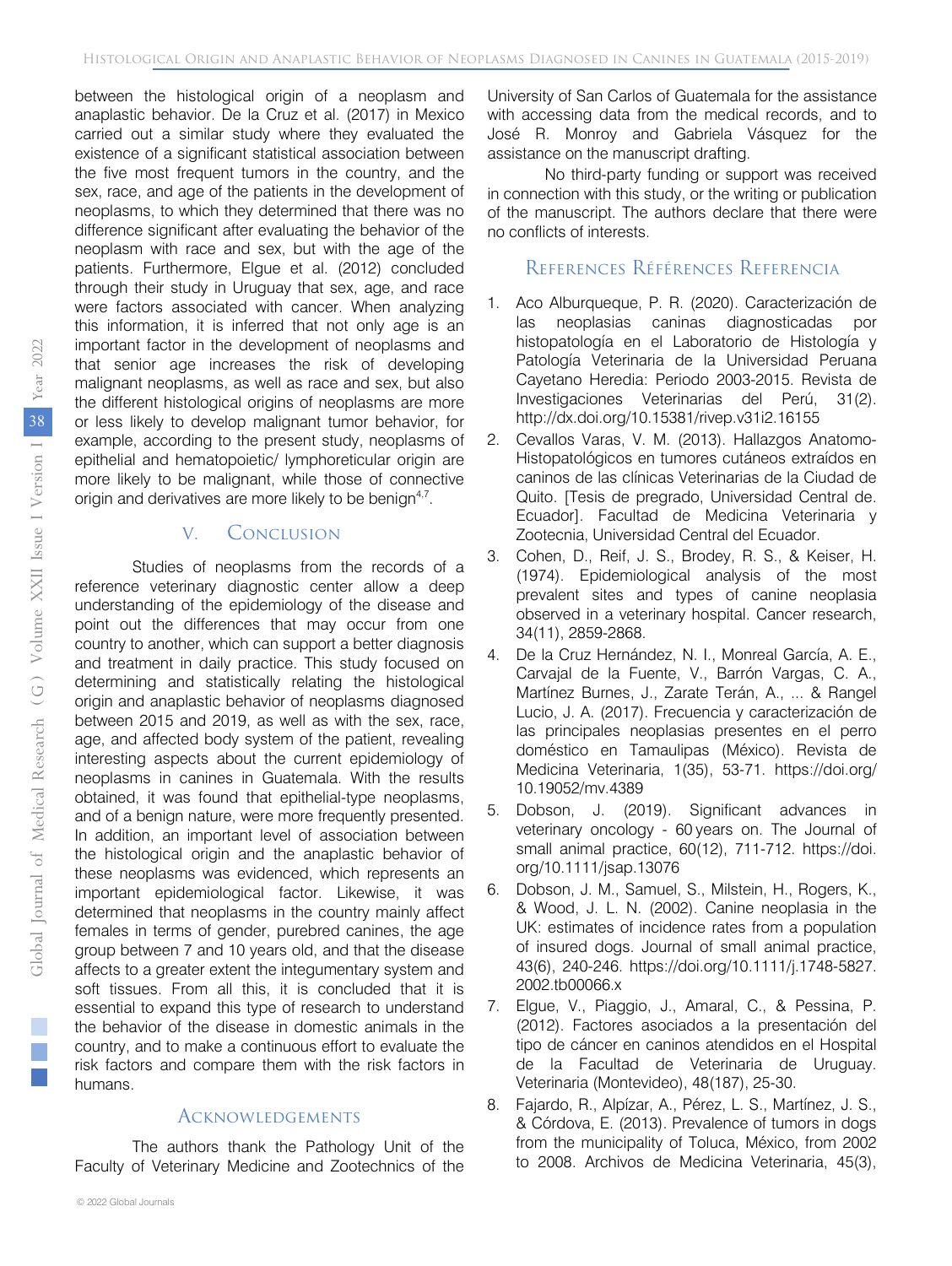305-309. http://dx.doi.org/10.4067/S0301-732X20 13000300011

- 9. Gamlem, H., Nordstoga, K., &Glattre, E. (2008). Canine neoplasia–introductory paper. Apmis, 116(s125), 5-18. https://doi.org/10.1111/j.1600-04 63.2008.125m2.x
- 10. Juárez López, M. Y. (2017). Caracterización de las neoplasias de caninos diagnosticadas en la Unidad de Patología de la Facultad de Medicina Veterinaria y Zootecnia, durante el periodo de 2012 al 2014. [Tesis de pregrado, Universidad de San Carlos de Guatemala]. Facultad de Medicina Veterinaria y Zootecnia, Universidad de San Carlos de Guatemala.
- 11. Kaldrymidou, H., Leontides, L., Koutinas, A. F., Saridomichelakis, M. N., & Karayannopoulou, M. (2002). Prevalence, distribution and factors associated with the presence and the potential for malignancy of cutaneous neoplasms in 174 dogs admitted to a clinic in northern Greece. Journal of Veterinary Medicine Series A, 49(2), 87-91. https:// doi.org/10.1046/j.1439-0442.2002.jv408.x
- 12. MacVean, D. W., Monlux, A. W., Anderson, P. S., Silberg Jr, S. L., & Roszel, J. F. (1978). Frequency of canine and feline tumors in a defined population. Veterinary Pathology, 15(6), 700-715.
- 13. Mayorga J.S. y Ruiz, J. (2016) Frecuencia de neoplasias de piel en caninos emitidos a un laboratorio de patología veterinaria de Bogotá: Estudio retrospectivo en el periodo 2015-2016. [Tesis de pregrado, Universidad de Ciencias Aplicadas y Ambientales]. Facultad de Medicina Veterinaria, Universidad de Ciencias Aplicadas y Ambientales.
- 14. Merlo, D. F., Rossi, L., Pellegrino, C., Ceppi, M., Cardellino, U., Capurro, C., Ratto, A, Sambucco, P.L., Sestito, V., Tanara, G. & Bocchini, V. (2008). Cancer incidence in pet dogs: findings of the Animal Tumor Registry of Genoa, Italy. Journal of veterinary internal medicine, 22(4), 976-984. https://doi.org/ 10.1111/j.1939-1676.2008.0133.x
- 15. O'Brien, D. J., Kaneene, J. B., Getis, A., Lloyd, J. W., Swanson, G. M., & Leader, R. W. (2000). Spatial and temporal comparison of selected cancers in dogs and humans, Michigan, USA, 1964–1994. Preventive Veterinary Medicine, 47(3), 187-204. https://doi.org/10.1016/S0167-5877(00)00168-9
- 16. Pakhrin, B., Kang, M. S., Bae, I. H., Park, M. S., Jee, H., You, M. H., Kim, J.H., Yoon, B.I., Choi, Y.K. & Kim, D. Y. (2007). Retrospective study of canine cutaneous tumors in Korea. Journal of Veterinary Science, 8(3), 229-236. https://doi.org/10.4142/ jvs.2007.8.3.229
- 17. Pérez-Enriquez, J. M., Romero-Romero, L., Alonso-Morales, R. A., & Fuentes-Pananá, E. M. (2020). Tumor prevalence in cats: experience from a reference diagnostic center in Mexico City (2006-

2018). Veterinaria México OA, 7(4). http://dx.doi.org/ 10.22201/fmvz.24486760e.2020.4.837

- 18. Prier, J. E., & Brodey, R. S. (1963). Canine Neoplasia: a prototype for human cancer study. Bulletin of the World Health Organization, 29(3), 331.
- 19. Reid-Smith, R., Bonnett, B., Sw, M., Sa, K., Abrams-Ogg, A., &Mj, H. (2000). The incidence of neoplasia in the canine and feline patient populations of private veterinary practices in Southern Ontario. [Tesis de doctorado, The University of Guelph] Faculty of Graduated Studies, University of Guelph.
- 20. Richards, H. G., McNeil, P. E., Thompson, H., & Reid, S. W. J. (2001). An epidemiological analysis of a canine-biopsies database compiled by a diagnostic histopathology service. Preventive Veterinary Medicine, 51(1-2), 125-136. https:// doi.org/10.1016/S0167-5877(01)00211-2
- 21. Salas, Y., Márquez, A., Diaz, D., & Romero, L. (2015). Epidemiological study of mammary tumors in female dogs diagnosed during the period 2002- 2012: a growing animal health problem. PloS one, 10(5), e0127381. https://doi.org/10.1371/journal. pone.0127381
- 22. Šoštarić-Zuckermann, I. C., Severin, K., Hohšteter, M., Artuković, B., Beck, A., Kurilj, A. G., Sabočanec, R., Džaja, P. & Grabarev $\acute{c}$ , Ž. (2013). Incidence and types of canine tumours in Croatia. Veterinarski Arhiv, 83, 31-45.
- 23. Todorova, I. (2006). Prevalence and etiology of the most common malignant tumours in dogs and cats. Bulgarian Journal of Veterinary Medicine, 9(2), 85-98.
- 24. Torres González-Chávez, M., Peraza González, B., Fabré Rodríguez, Y., Rodríguez Aurrecochea, J. C., Calaña Seoane, L., Márquez Álvarez, M., Zamora Montalvo, Y., Rubio García, J.L., Martín Romero, J.A., & Camacho Socarrás, C. (2015). Frecuencia de presentación de neoplasias en caninos del municipio San Miguel del Padrón, La Habana, Cuba. Revista de Salud Animal, 37(1), 39-46.
- 25. Vascellari, M., Baioni, E., Ru, G., Carminato, A., & Mutinelli, F. (2009). Animal tumour registry of two provinces in northern Italy: incidence of spontaneous tumours in dogs and cats. BMC veterinary research, 5(1), 1-9.
- 26. Withrow, S. J. (2007). Withrow and MacEwen's small animal clinical oncology. Elsevier Health Sciences.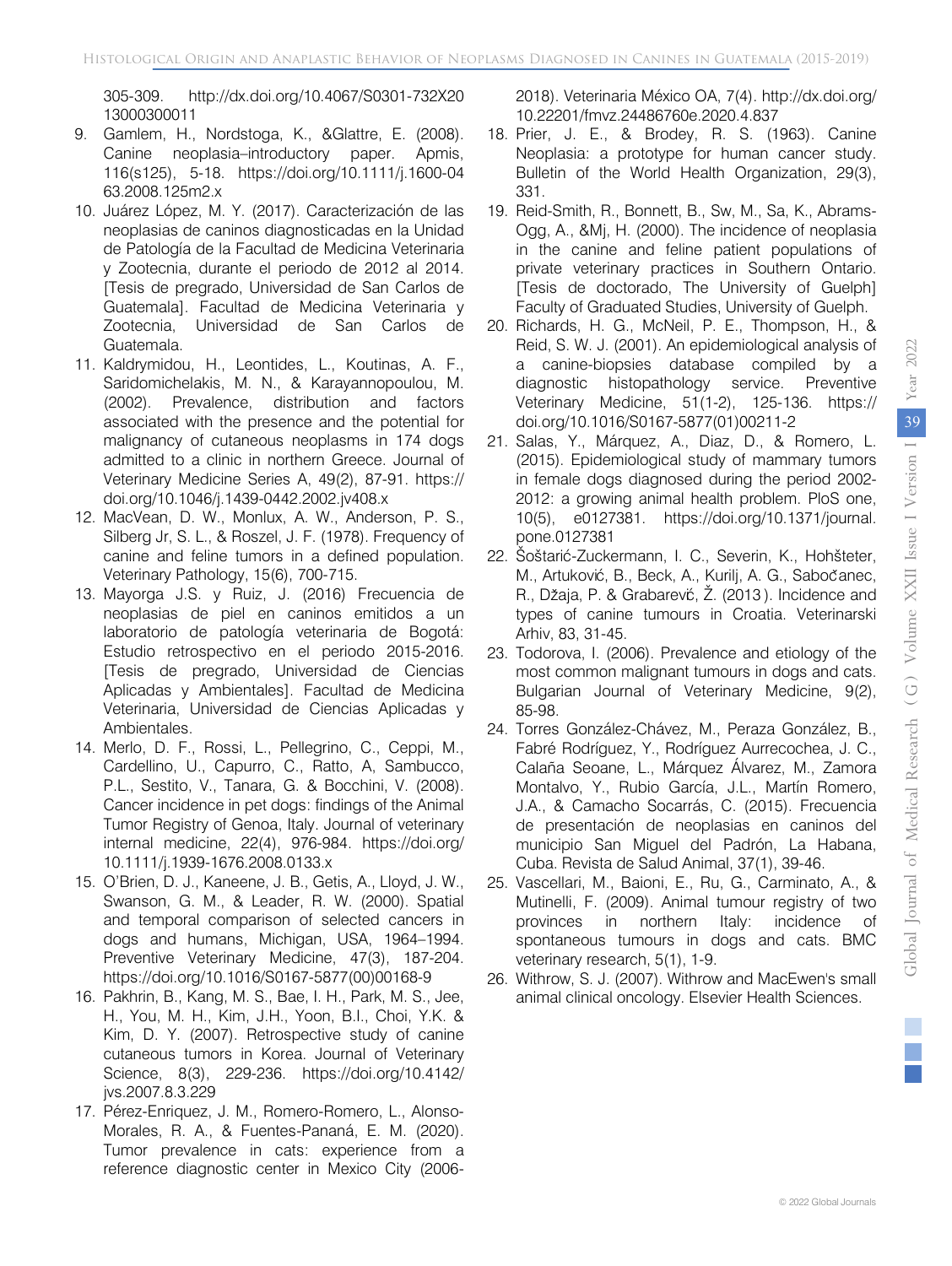## Supplementary Material

*Table 1:* Sample size of each year

| Year  | PT    | $\%$        | N   |
|-------|-------|-------------|-----|
| 2015  | 106   | $\mathsf 9$ | 26  |
| 2016  | 215   | 19          | 55  |
| 2017  | 269   | 23          | 67  |
| 2018  | 290   | 25          | 72  |
| 2019  | 282   | 24          | 69  |
| Total | 1,162 | 100         | 289 |

*Table 2:* Number of canines according to sex and histological origin of neoplasms

| Histological origin              |     | Male         | Female      |              |             | Total          |
|----------------------------------|-----|--------------|-------------|--------------|-------------|----------------|
|                                  | N°  | $\%$         | $N^{\circ}$ | $\%$         | $N^{\circ}$ | $\%$           |
| Connective and derivatives       | 32  | 27           | 52          | 30           | 84          | 29             |
| Endothelial                      | 6   | 5            | 6           | 3            | 12          | $\overline{4}$ |
| Hematopoietic or lymphoreticular | 14  | 12           | 14          | 8            | 28          | 10             |
| Epithelial                       | 51  | 44           | 77          | 45           | 128         | 44             |
| <b>Nervous</b>                   | 1   | $\mathbf{1}$ | 1           | $\mathbf{1}$ | 2           | 1              |
| Others                           | 13  | 11           | 22          | 13           | 35          | 12             |
| Total                            | 117 | 100          | 172         | 100          | 289         | 100            |

*Table 3:* Number of canines according to sex and anaplastic behavior of neoplasms

٦

٦

Ι

٦

٦

Ι

Ι

| <b>Sex</b> |             | Benign | Malignant   |     |     | Total |
|------------|-------------|--------|-------------|-----|-----|-------|
|            | $N^{\circ}$ | %      | $N^{\circ}$ | %   | N°  | %     |
| Male       | 53          | 36     | 62          | 43  | 115 | 40    |
| Female     | 93          | 64     | 81          | 57  | 174 | 60    |
| Total      | 146         | 100    | 143         | 100 | 289 | 100   |
|            |             |        |             |     |     |       |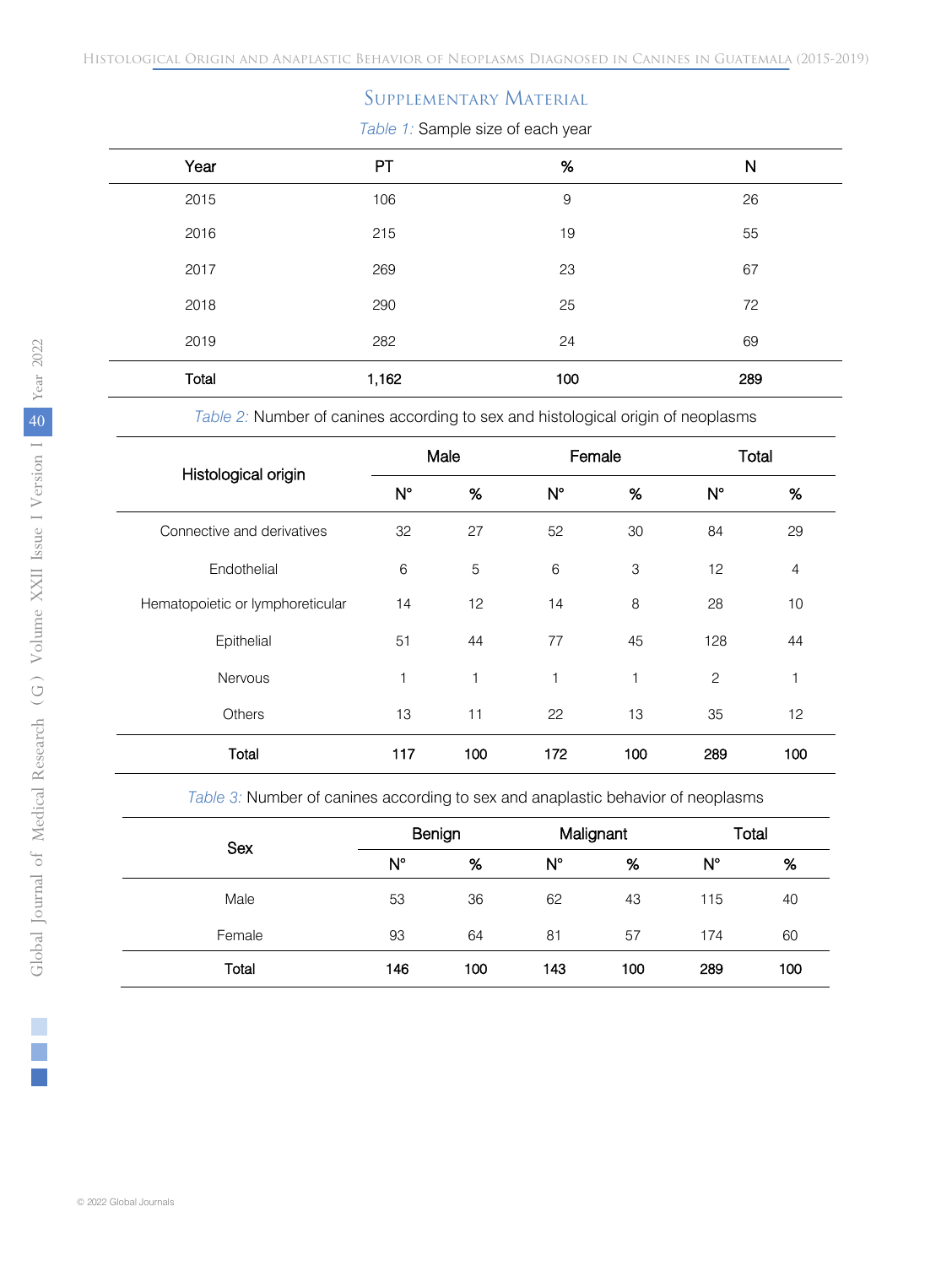| Histological origin              | Purebred<br>Mongrel |                |                |      |     | Total<br>$N^{\circ}$<br>$\%$<br>29<br>84<br>12<br>5<br>$\overline{4}$<br>10<br>28<br>128<br>44<br>$\overline{c}$<br>$\mathbf 0$<br>1<br>12<br>35 |
|----------------------------------|---------------------|----------------|----------------|------|-----|--------------------------------------------------------------------------------------------------------------------------------------------------|
|                                  | $N^{\circ}$         | $\%$           | $N^{\circ}$    | $\%$ |     |                                                                                                                                                  |
| Connective and derivatives       | 63                  | 28             | 21             | 33   |     |                                                                                                                                                  |
| Endothelial                      | 9                   | $\overline{4}$ | 3              |      |     |                                                                                                                                                  |
| Hematopoyetic or lymphoreticular | 19                  | 8              | 9              | 14   |     |                                                                                                                                                  |
| Epithelial                       | 105                 | 47             | 23             | 36   |     |                                                                                                                                                  |
| <b>Nervous</b>                   | $\overline{c}$      | 1              | $\overline{0}$ |      |     |                                                                                                                                                  |
| <b>Others</b>                    | 27                  | 12             | 8              | 12   |     |                                                                                                                                                  |
| Total                            | 225                 | 100            | 64             | 100  | 289 | 100                                                                                                                                              |

*Table 4:* Number of canines according to breed and histological origin of neoplasms

*Table 5:* Number of canines according to breed and anaplastic behavior of neoplasms

| <b>Breed</b> |     | Benign |             | Malignant |     | Total |
|--------------|-----|--------|-------------|-----------|-----|-------|
|              | N°  | %      | $N^{\circ}$ | %         | N°  | %     |
| Purebred     | 110 | 75     | 115         | 80        | 225 | 78    |
| Mongrel      | 36  | 25     | 28          | 20        | 64  | 22    |
| Total        | 146 | 100    | 143         | 100       | 289 | 100   |

*Table 6:* Number of canines according to age and histological origin of neoplasms

| Histological origin                 |                     | $<$ 1 year  |             | 1-6 years           |             | 7-10 years     |                | >10 years   |             | Total          |
|-------------------------------------|---------------------|-------------|-------------|---------------------|-------------|----------------|----------------|-------------|-------------|----------------|
|                                     | $N^{\circ}$         | %           | $N^{\circ}$ | %                   | $N^{\circ}$ | %              | $N^{\circ}$    | %           | $N^{\circ}$ | %              |
| Connective and derivatives          | $\mathbf 0$         | $\mathbf 0$ | 31          | 40                  | 38          | 29             | 15             | 20          | 84          | 29             |
| Endothelial                         | 1                   | 20          | 6           | 8                   | 5           | $\overline{4}$ | $\mathbf 0$    | $\mathbf 0$ | 12          | $\overline{4}$ |
| Hematopoyetic or<br>lymphoreticular | $\overline{0}$      | $\mathbf 0$ | 9           | 11                  | 17          | 13             | $\overline{c}$ | 3           | 28          | 10             |
| Epithelial                          | 3                   | 60          | 24          | 31                  | 56          | 42             | 45             | 61          | 128         | 44             |
| <b>Nervous</b>                      | $\mathsf{O}\xspace$ | $\mathbf 0$ | $\mathbf 0$ | $\mathsf{O}\xspace$ | 1           | $\mathbf{1}$   | 1              | 1           | 2           | 1              |
| Others                              | 1                   | 20          | 8           | 10                  | 15          | 11             | 11             | 15          | 35          | 12             |
| Total                               | 5                   | 100         | 78          | 100                 | 132         | 100            | 74             | 100         | 289         | 100            |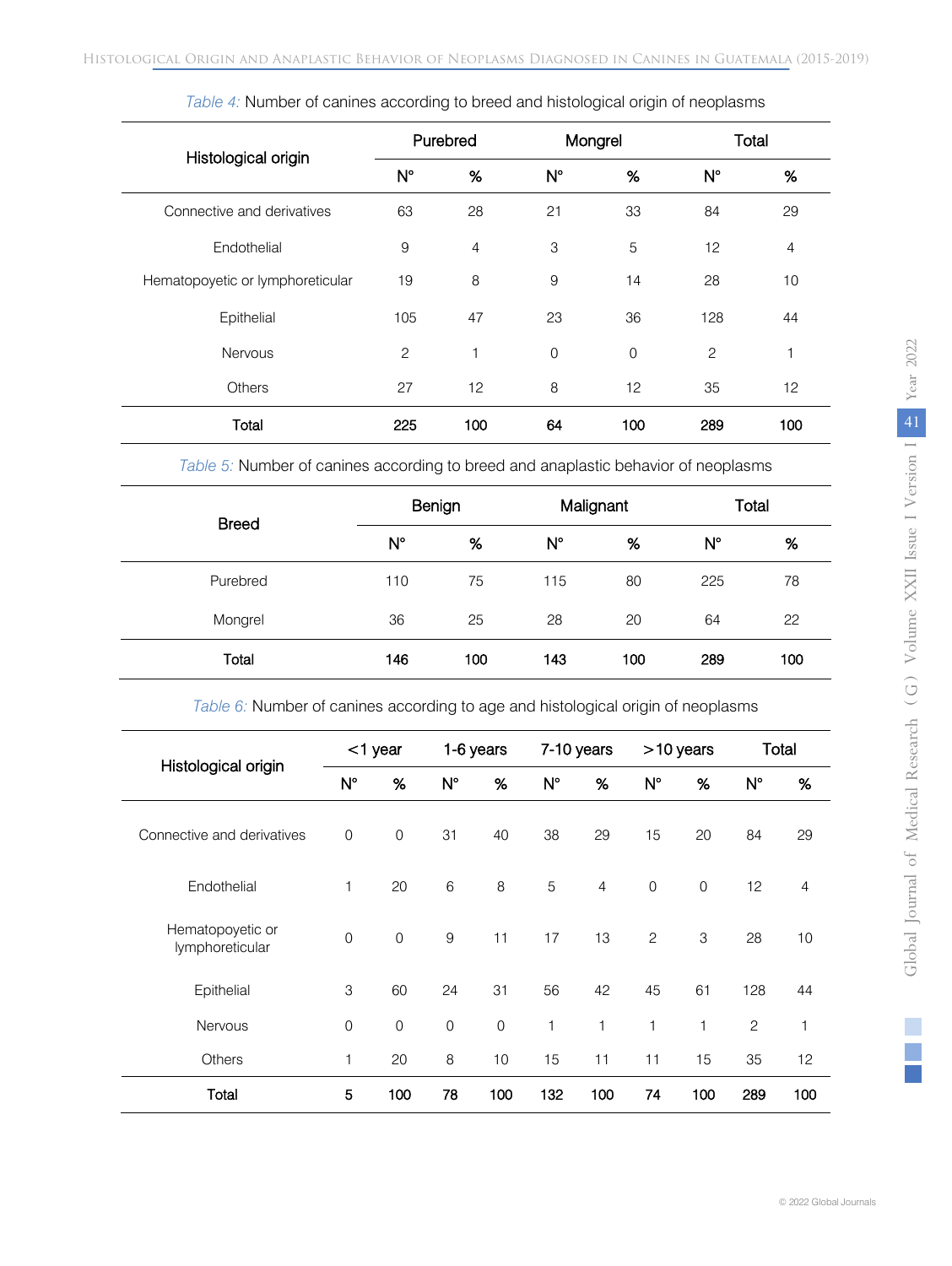|             |                | Benign |             | Malignant |             | Total        |
|-------------|----------------|--------|-------------|-----------|-------------|--------------|
| Age         | $N^{\circ}$    | %      | $N^{\circ}$ | $\%$      | $N^{\circ}$ | $\%$         |
| $<$ 1 year  | $\overline{4}$ | 3      | 1           | 1         | 5           | $\mathbf{2}$ |
| 1-6 years   | 42             | 29     | 36          | 25        | 78          | 27           |
| 7-10 years  | 70             | 48     | 62          | 43        | 132         | 46           |
| $>10$ years | 30             | 20     | 44          | 31        | 74          | 25           |
| Total       | 146            | 100    | 143         | 100       | 289         | 100          |

*Table 7:* Number of canines according to age and anaplastic behavior of neoplasms

*Table 8:* Number of canines according to the affected body system and anaplastic behavior of neoplasms

| Affected body system           | Benign         |             | Malignant      |             | Total          |      |
|--------------------------------|----------------|-------------|----------------|-------------|----------------|------|
|                                | $N^{\circ}$    | $\%$        | $N^{\circ}$    | $\%$        | N°             | $\%$ |
| Integumentary and soft tissues | 56             | 38          | 40             | 28          | 96             | 33   |
| Gastrointestinal               | 16             | 11          | 21             | 15          | 37             | 13   |
| Respiratory                    | $\overline{4}$ | 3           | $\overline{4}$ | 3           | 8              | 3    |
| Urogenital                     | 23             | 16          | 12             | 8           | 35             | 12   |
| Hemolymphatic                  | $\Omega$       | $\Omega$    | 8              | 5           | 8              | 3    |
| Endocrine                      | 0              | $\Omega$    | $\mathbf 0$    | $\mathbf 0$ | 0              | 0    |
| <b>Nervous</b>                 | $\overline{c}$ | 1           | $\mathbf 0$    | $\mathbf 0$ | $\overline{c}$ | 1    |
| Cardiovascular                 | $\mathbf{2}$   | 1           | 1              | 1           | 3              | 1    |
| Mammary gland                  | 26             | 18          | 27             | 19          | 53             | 18   |
| Musculoskeletal                | 17             | 12          | 9              | 6           | 26             | 9    |
| Multicentric                   | 0              | $\mathbf 0$ | 21             | 15          | 21             | 7    |
| Total                          | 146            | 100         | 143            | 100         | 289            | 100  |

*Table 9:* Contingency table for statistical analysis of Cramér's V association index

|                                  | Anaplastic behavior |            |                    |  |
|----------------------------------|---------------------|------------|--------------------|--|
| Histological origin              | Benign              |            | Total<br>Malignant |  |
| Connective and derivatives       | 68 (42.43)          | 16 (41.56) | 84                 |  |
| Fndothelial                      | 10(6.06)            | 2(5.93)    | 12                 |  |
| Hematopoietic or lymphoreticular | 2(14.14)            | 26 (13.85) | 28                 |  |
| Epithelial                       | 41 (64.66)          | 87 (63.33) | 128                |  |
| <b>Nervous</b>                   | 2(1.01)             | 0(0.98)    | 2                  |  |
| Others                           | 23 (17.68)          | 12 (17.31) | 35                 |  |
| Total                            | 146                 | 143        | 289                |  |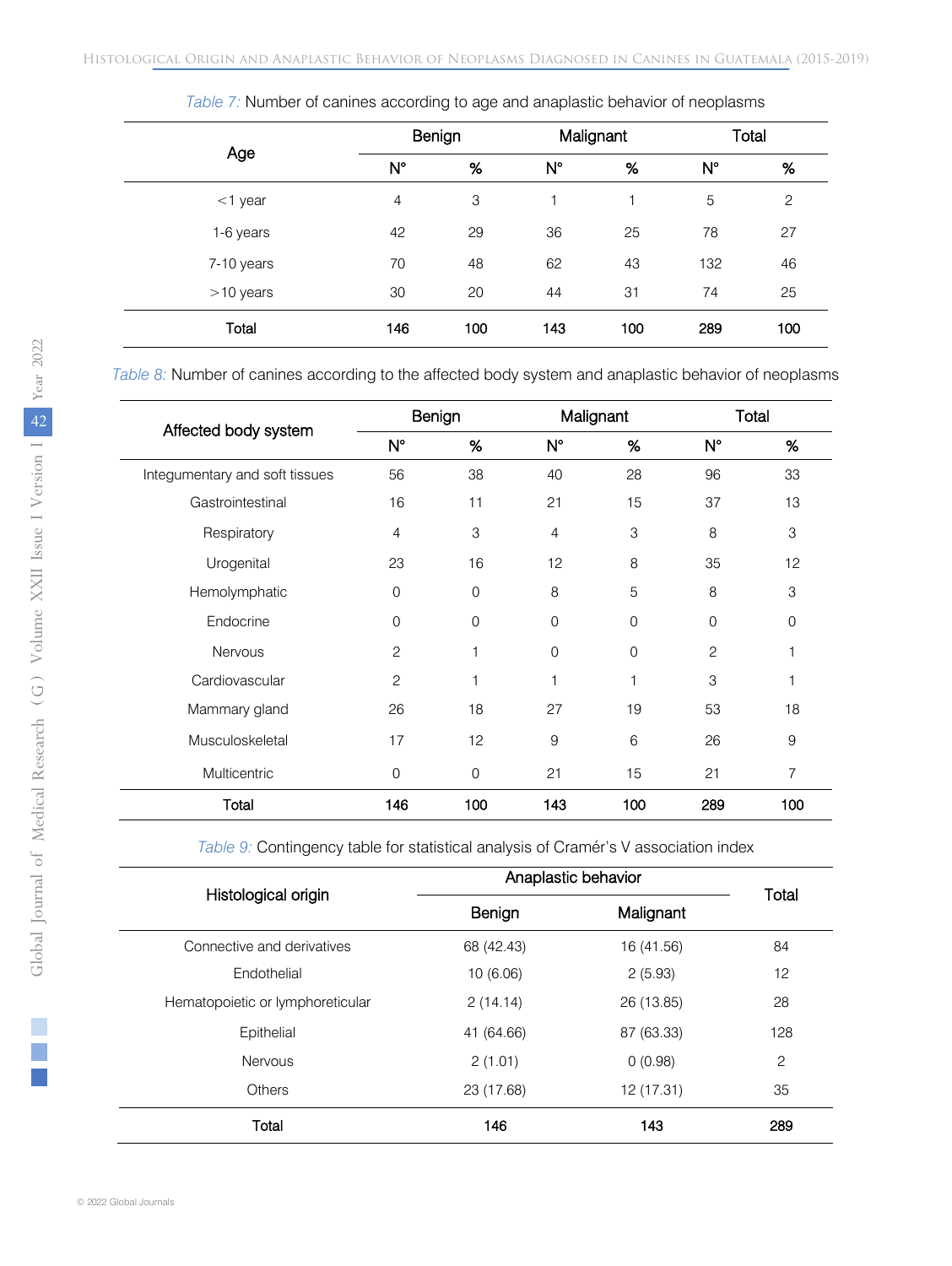| <b>Breed</b>           | No.            | %    |
|------------------------|----------------|------|
| Poodle                 | 29             | 12.9 |
| Schnauzer              | 25             | 11.1 |
| Boxer                  | 19             | 8.4  |
| English Cocker Spaniel | 17             | 7.6  |
| Labrador Retriever     | 16             | 7.1  |
| Husky                  | 13             | 5.8  |
| Golden Retriever       | 12             | 5.3  |
| Dachshund              | 8              | 3.6  |
| Chihuahua              | 7              | 3.1  |
| <b>Basset Hound</b>    | 7              | 3.1  |
| Pitbull                | 6              | 2.7  |
| Shih Tzu               | 6              | 2.7  |
| German shepherd        | 6              | 2.7  |
| Beagle                 | 5              | 2.2  |
| Guatemalan dogo        | 4              | 1.8  |
| Rottweiler             | 3              | 1.3  |
| French bulldog         | 3              | 1.3  |
| Sharpei                | 3              | 1.3  |
| <b>Bulldog</b>         | 2              | 0.9  |
| Fila brasileiro        | $\overline{c}$ | 0.9  |
| Doberman               | $\overline{c}$ | 0.9  |
| American Bully         | 2              | 0.9  |
| Chowchow               | $\overline{c}$ | 0.9  |
| Dalmatian              | 2              | 0.9  |
| Great dane             | 2              | 0.9  |
| Others                 | 22             | 9.7  |
| Total                  | 225            | 100  |

## *Table 10:* Distribution of cases of neoplasms according to purebred canines